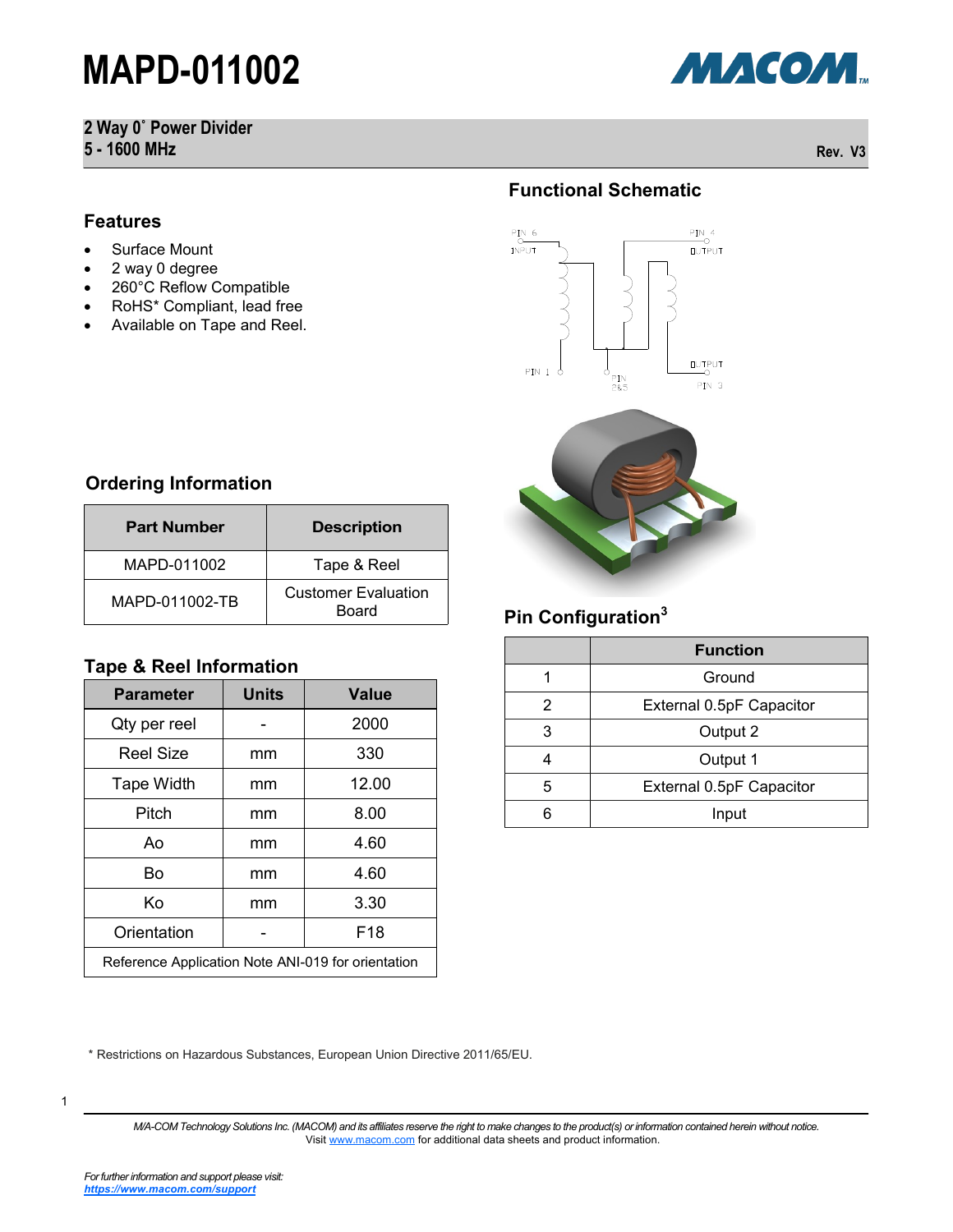## **2 Way 0˚ Power Divider**

**5 - 1600 MHz Rev. V3**

### **Electrical Specifications:**  $Z_0 = 75\Omega$ ,  $T_A = 25^{\circ}$ C,  $P_{in} = 0$ dBm

| <b>Parameter</b>                         | <b>Conditions</b>                                | <b>Units</b>   | Min            | <b>Typ</b>        | <b>Max</b>           |
|------------------------------------------|--------------------------------------------------|----------------|----------------|-------------------|----------------------|
| <b>Insertion Loss 1</b><br>$(pin6-pin4)$ | 5 - 500 MHz<br>500 - 1600 MHz                    | dB<br>dB       |                | 0.3<br>1.2        | 0.5<br>1.7           |
| <b>Insertion Loss 2</b><br>$(pin6-pin3)$ | 5 - 500 MHz<br>500 - 1200 MHz<br>1200 - 1600 MHz | dB<br>dB<br>dB |                | 0.5<br>1.1<br>2.0 | 0.7<br>1.4<br>2.7    |
| Amplitude Balance                        | 5 - 500 MHz<br>500 - 1200 MHz<br>1200 - 1600 MHz | dB<br>dB<br>dB |                | 0.2<br>0.3<br>0.7 | ±0.3<br>±0.6<br>±1.3 |
| <b>Phase Balance</b>                     | 5 - 870 MHz<br>870 - 1600 MHz                    | O<br>o         |                | 0.7<br>2.3        | ±1.0<br>±5.5         |
| Input Return Loss<br>(pin6)              | 5 - 500 MHz<br>500 - 1000 MHz<br>1000 - 1600 MHz | dB<br>dB<br>dB | 20<br>15<br>9  | 26<br>17<br>12    |                      |
| Output Return Loss 1<br>(pin4)           | 5 - 870 MHz<br>870 - 1600 MHz                    | dB<br>dB       | 20<br>12       | 24<br>16          |                      |
| <b>Output Return Loss</b><br>2<br>(pin3) | 5 - 500 MHz<br>500 - 1000 MHz<br>1000 - 1600 MHz | dB<br>dB<br>dB | 20<br>15<br>11 | 25<br>19<br>13    |                      |
| Isolation<br>$(pin4-pin3)$               | 5 - 300 MHz<br>300 - 1200MHz<br>1200 - 1600 MHz  | dB<br>dB<br>dB | 30<br>23<br>20 | 34<br>30<br>27    |                      |

| <b>Parameter</b>                      | <b>Units</b> | Min | Max   |
|---------------------------------------|--------------|-----|-------|
| Input Power                           | w            |     |       |
| Internal Load Dissipation             | w            |     | 0.125 |
| <b>Operating Temperature</b><br>Range | °C           | -40 | +85   |

#### **Handling Procedures**

Please observe the following precautions to avoid damage:

#### **Static Sensitivity**

These electronic devices are sensitive to electrostatic discharge (ESD) and can be damaged by static electricity. Proper ESD control techniques should be used when handling these devices.

2

*M/A-COM Technology Solutions Inc. (MACOM) and its affiliates reserve the right to make changes to the product(s) or information contained herein without notice.*  Visit [www.macom.com](http://www.macom.com/) for additional data sheets and product information.

МАСОМ.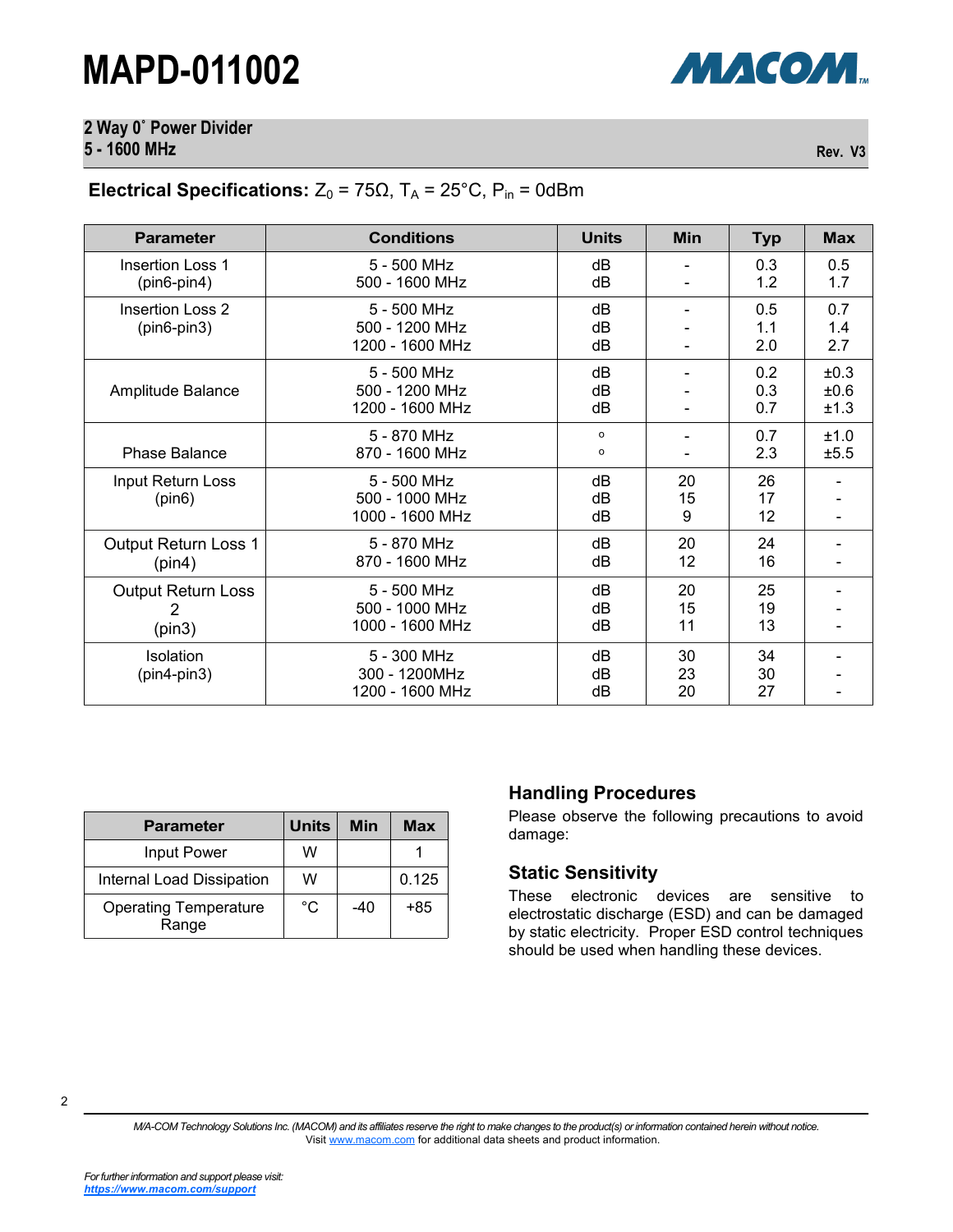**2 Way 0˚ Power Divider 5 - 1600 MHz Rev. V3**

#### **Outline Drawing**



### **Application Circuit**



### **Recommended Footprint**





*M/A-COM Technology Solutions Inc. (MACOM) and its affiliates reserve the right to make changes to the product(s) or information contained herein without notice.*  Visit [www.macom.com](http://www.macom.com/) for additional data sheets and product information.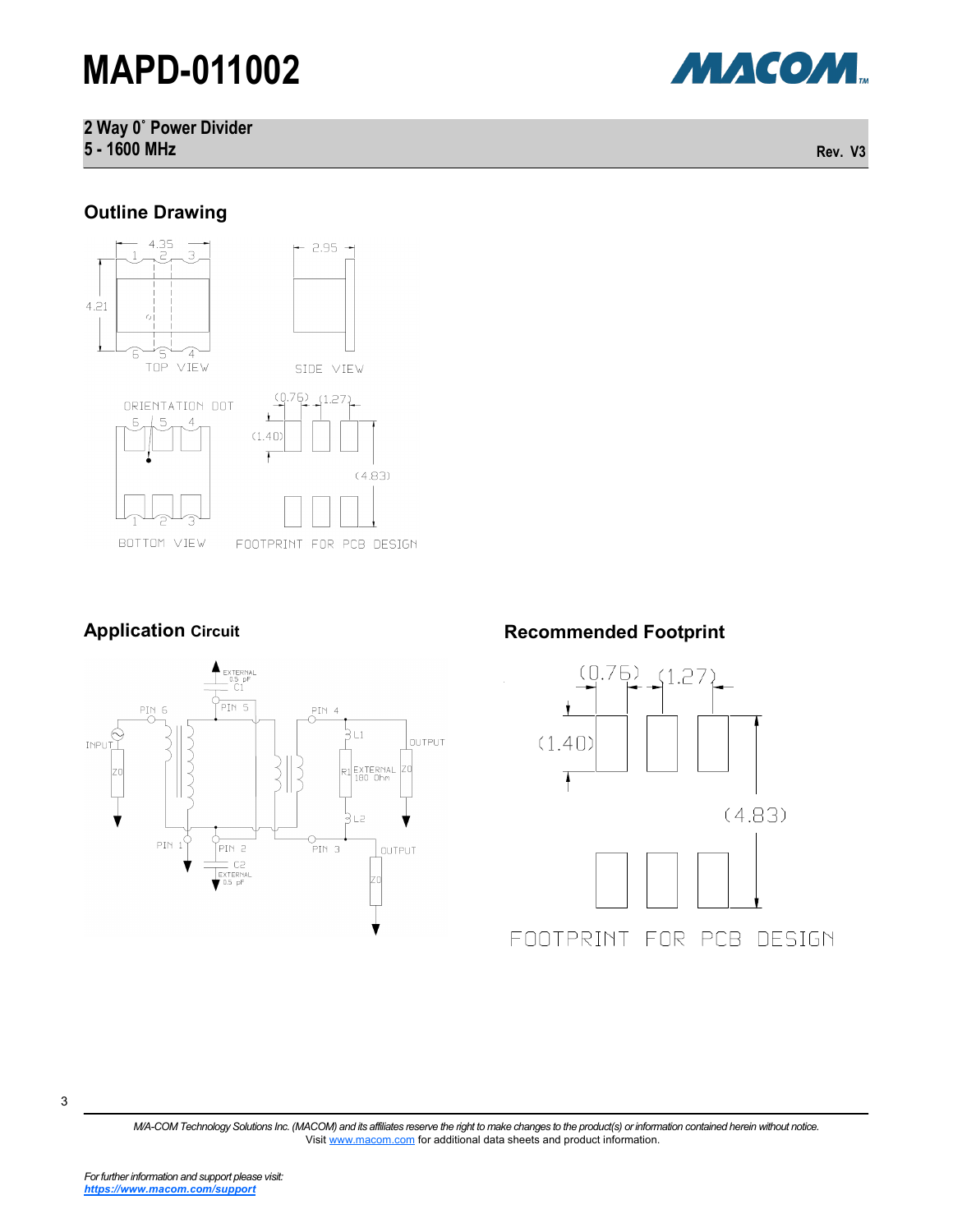## **2 Way 0˚ Power Divider**

**5 - 1600 MHz Rev. V3**

### **Electrical Specifications:**  $Z_0 = 75\Omega$ ,  $T_A = 25^{\circ}$ C,  $P_{in} = 0$ dBm





*M/A-COM Technology Solutions Inc. (MACOM) and its affiliates reserve the right to make changes to the product(s) or information contained herein without notice.*  Visit [www.macom.com](http://www.macom.com/) for additional data sheets and product information.